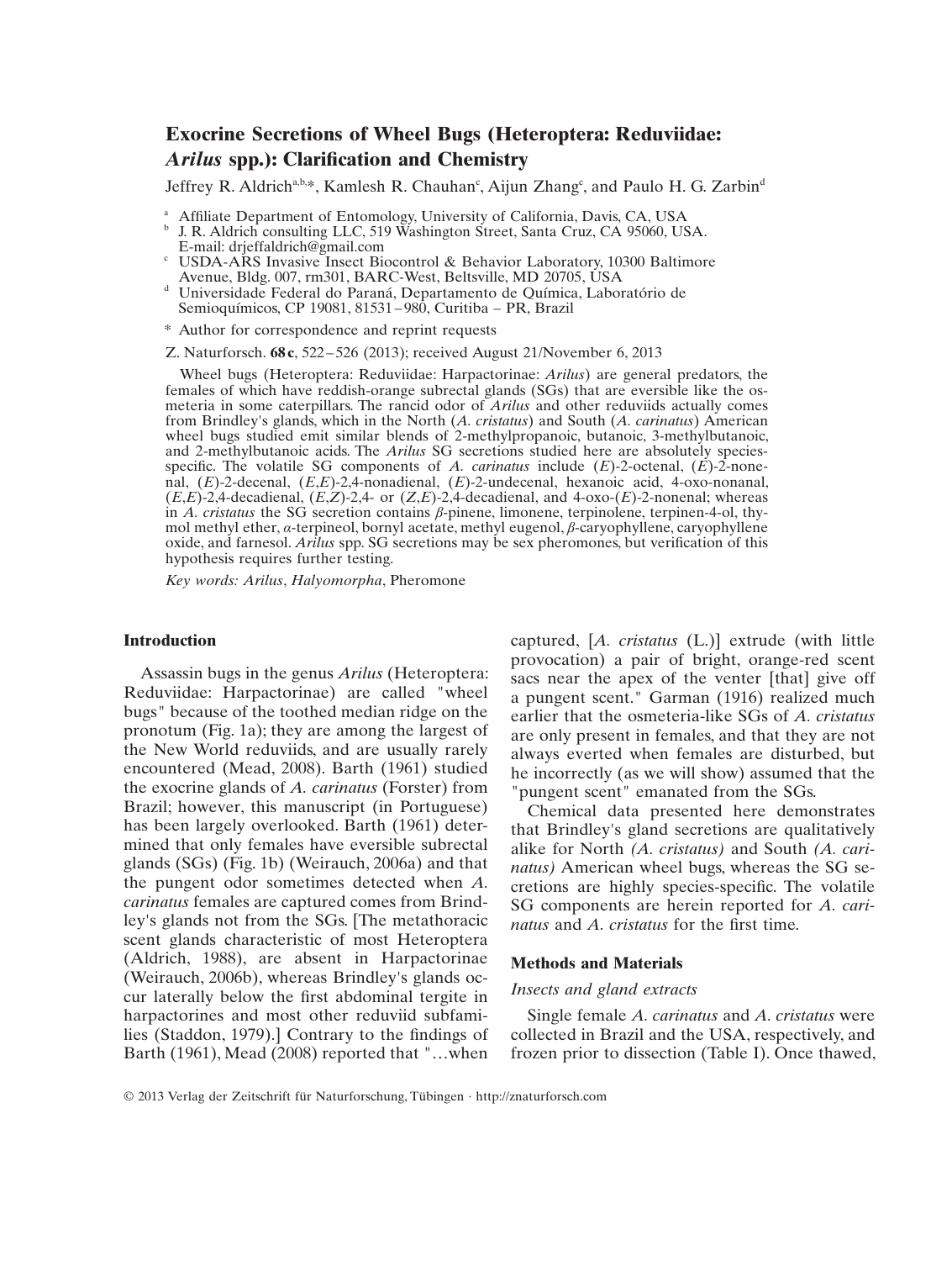

Fig. 1. (a) Male *Arilus cristatus* (L.) feeding on an adult brown marmorated stink bug, *Halyomorpha halys* (Stål) (photo by Michael Raupp). (b) Everted subrectal gland of an *Arilus carinatus* female collected April 17, 2010, Universidade Federal do Paraná, Curitiba, Brazil.

the insects were wrapped with Parafilm leaving the posterior end of the abdomen exposed, the abdominal sternum was compressed causing the SGs to evert (Fig. 1b), and each gland was cut off at its base into 20 *μ*l of redistilled *n*-hexane in a Waters Alliance Total Recovery Vial® (deactivated, 12 mm x 32 mm; Waters, Taunton, MA, USA). Samples of the paired Brindley's glands were dissected from the bugs under tap water, and extracted in 50 *μ*l of *n*-hexane.

### *Gas chromatography-mass spectrometry (GC-MS)*

Samples were analyzed (70 eV) using Hewlett-Packard 6890 gas chromatographs coupled to HP 5973 mass spectrometers (Hewlett-Packard Company, Wilmington, DE, USA), one with an HP-5MS column (Agilent Technologies, Santa Clara, CA, USA; 30 m x 0.25 mm ID, 0.25 *μ*m film thickness, 50 °C for 2 min, to 280 °C at 15 °C/ min, hold for 10 min), and the other with a DB-WAXetr column (J & W Scientific, Folsom, CA, USA; 60 m x 0.25 mm ID, 0.25 μm film thickness, 50 °C for 2 min, to 230 °C at 15 °C/min, hold for 10 min). The major acids present in Brindley's gland extracts were unresolved on the above columns, but were resolved using an HP 5890 gas chromatograph with a DB-1701 column (J & W Scientific; 30 m x 0.25 mm ID, 0.25 μm film thickness, 40 °C for 2 min, to 200 °C at 5 °C/min, hold for 10 min). Analyses were done in the splitless mode.

### *Chemical standards*

2-Methylpropanoic acid, butanoic acid, 3-methylbutanoic acid, 2-methylbutanoic acid, octanoic acid, (*E*,*E*)-2,4-octadienal, (*E*,*E*)-2,4-nonadienal, (*E*,*E*)-2,4-decadienal, *β*-pinene, limonene, terpinolene, terpinen-4-ol, *α*-terpineol, methyl eugenol, *β*-caryophyllene, caryophyllene oxide, thymol, and farnesol were from Aldrich Chemical (Milwaukee, WI, USA); bornyl acetate, hexanoic acid, (*E*)-2-octenal, (*E*)-2-nonenal, (*E*)-2-decenal, and (*E*)-2-undecenal were from Bedoukian Research, Inc. (Danbury, CT, USA). 4-Oxo-(*E*)-2-nonenal was prepared according to Moreira and Millar (2005), and 4-oxo-nonanal was obtained by hydrogenation of oxo-nonenal. Thymol methyl ether was synthesized from thymol following standard procedures, treating thymol with methyl iodide in alkaline solution.

## **Results**

The *A. carinatus* female collected in Brazil did not evert its subrectal glands (SGs), yet there was a distinct rancid odor from the bug (J. R. A., personal observation). During past collections of *A. cristatus*, the SGs were sometimes, but not always, everted (J. R. A., personal observation).

The rancid odor of the *Arilus* spp. is from Brindley's glands whose secretions in *A. carinatus* and *A. cristatus* are similar blends of 2-methylpropanoic, butanoic, 3-methylbutanoic, and 2-methylbutanoic acids (Table I). The SG secretions of *Arilus* females are more complex and dilute than Brindley's gland secretions, and their aromas are pleasant but distinctly different from each other (J. R. A., personal observation). In fact, SG volatiles of *A. carinatus*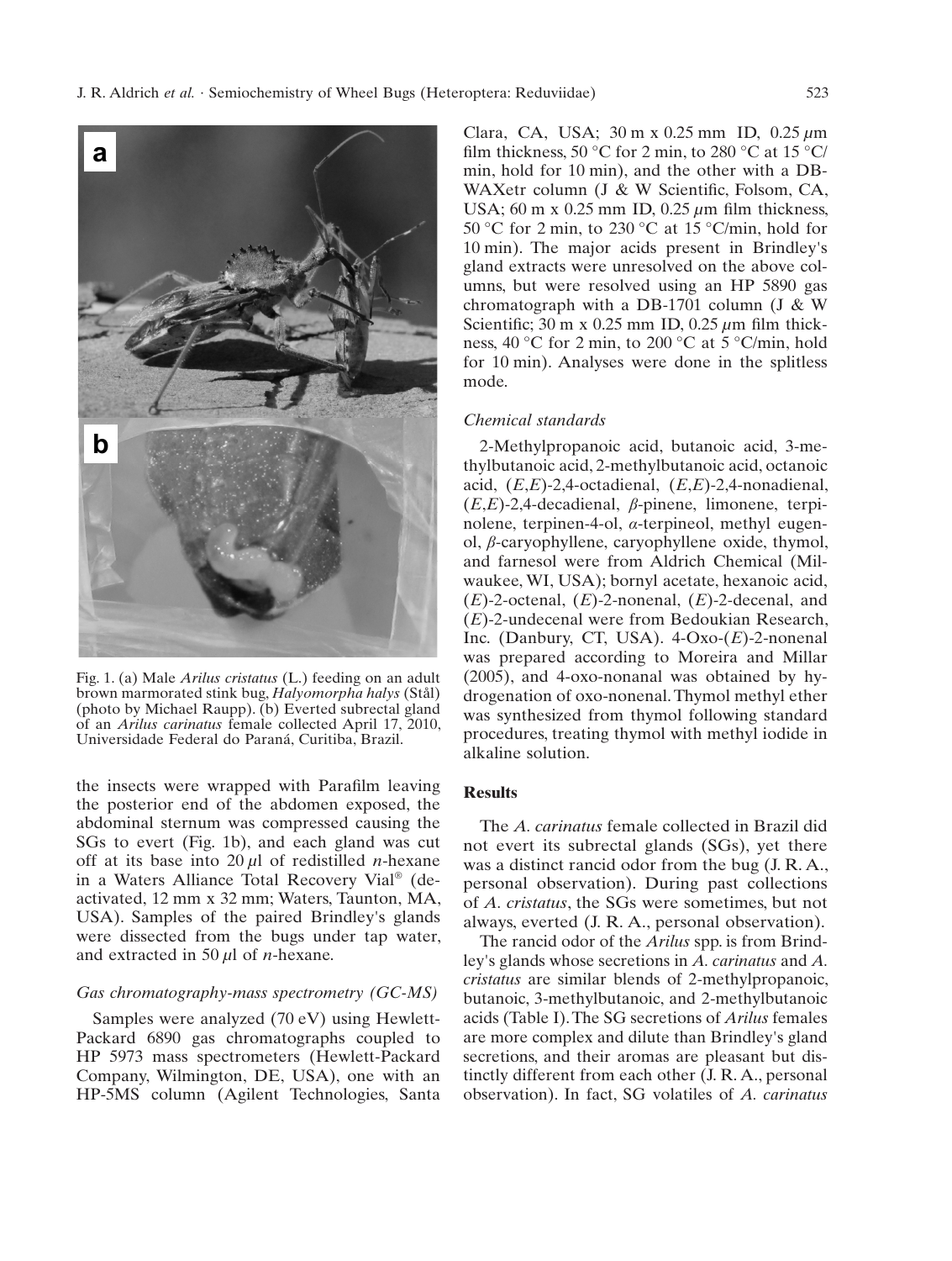and *A. cristatus* are absolutely species-specific (Table I). The predominant *A. carinatus* SG volatiles are (*E*)-2-octenal, (*E*)-2-nonenal, (*E*)-2-decenal, (*E,E*)-2,4-nonadienal, (*E*)-2-undecenal, hexanoic acid, 4-oxo-nonanal, (*E,E*)-2,4-decadienal (and an unidentified isomer), and  $4$ -oxo- $(E)$ -2-nonenal. The *A. cristatus* SG secretion has a pine-like odor (J. R. A., personal observation) whose composition includes monoterpenoids (*β*-pinene, limonene, terpinolene, terpinen-4-ol, *α*-terpineol, thymol methyl ether, and bornyl acetate), sesquiterpenoids  $(\beta$ -caryophyllene, caryophyllene oxide, and (*β*-caryophyllene, caryophyllene oxide, and farnesol), plus the phenylpropene methyl eugenol.

### **Discussion**

Adult *Arilus* females have eversible SGs, like the osmeteria of various caterpillars (Chow and Tsai, 1989), but their secretions are not responsible for the rancid odor emitted when the insects are molested. English literature on *A. cristatus* incorrectly attributes this odor to their SGs. Actually, the rancid odor is due to simultaneous emission of Brindley's gland secretion, which in the North (*A. cristatus*) and South (*A. carinatus*) American wheel bugs studied are similar blends of 2-methylpropanoic, butanoic, 3-methylbutanoic, and 2-methylbutanoic acids. Brindley's glands are thought to be defensive (Staddon, 1979). Releasing Brindley's gland acids may be repulsive to predators, as well as serve to advertise the danger of attacking insects with such a fierce bite (Smith) *et al.*, 1958). In addition, *Arilus* adults audibly stridulate when disturbed (Mead, 2008).

Since *Arilus* SGs are female-specific, they may be associated with oviposition and/or sex. To our knowledge, there are no observations of these

Table I. *Arilus* species exocrine gland componentsa

| $KI^b$ | Brindley's gland $(\%)^c$ |                          | Compound                             |
|--------|---------------------------|--------------------------|--------------------------------------|
|        | A. cristatus              | A. carinatus             |                                      |
| 673    | 27.9                      | 32.5                     | 2-Methylpropanoic acid               |
| 685    | 1.1                       | 0.9                      | Butanoic acid                        |
| 698    | 28.3                      | 37.0                     | 3-Methylbutanoic acid                |
| 700    | 42.7                      | 29.6                     | 2-Methylbutanoic acid <sup>d</sup>   |
|        |                           | Subrectal gland $(\%)^e$ |                                      |
| 985    | 22.1                      | $\overline{0}$           | $\beta$ -Pinene <sup>d</sup>         |
| 1033   | 22.3                      | $\theta$                 | Limonene <sup>d</sup>                |
| 1091   | 8.7                       | $\theta$                 | Terpinolene                          |
| 1179   | 3.7                       | 0                        | Terpinen-4- $old$                    |
| 1198   | 6.6                       | $\theta$                 | $\alpha$ -Terpineol <sup>d</sup>     |
| 1235   | 9.6                       | 0                        | Thymol methyl ether                  |
| 1290   | 8.3                       | 0                        | Bornyl acetate <sup>d</sup>          |
| 1382   | $\overline{0}$            | 8.4                      | $(E)$ -2-Octenal                     |
| 1405   | 3.7                       | $\overline{0}$           | Methyl eugenol                       |
| 1458   | $\overline{0}$            | 7.3                      | $(E)$ -2-Nonenal                     |
| 1466   | 11.1                      | $\overline{0}$           | $\beta$ -Caryophyllene <sup>d</sup>  |
| 1573   | 0.7                       | $\overline{0}$           | Caryophyllene oxide <sup>d</sup>     |
| 1602   | 0                         | 5.2                      | $(E)$ -2-Decenal                     |
| 1661   | 0                         | 5.8                      | $(E,E)$ -2,4-Nonadienal              |
| 1707   | 0                         | 6.8                      | $(E)$ -2-Undecenal                   |
| 1711   | $\overline{0}$            | 12.1                     | $(E,E)$ -2,4-Decadienal              |
| 1715   | 1.0                       | $\theta$                 | Farnesol                             |
| 1729   | 0                         | 6.0                      | Hexanoic acid                        |
| 1756   | 0                         | 12.2                     | 4-Oxo-nonanal                        |
| 1765   | 0                         | 23.6                     | $(E,Z)$ - or $(Z,E)$ -2,4-Decadienal |
| 1804   | 0                         | 12.6                     | $4$ -Oxo- $(E)$ -2-nonenal           |

Samples from *A. carinatus* females collected April 17, 2010, Curitiba, Brazil, and *A. cristatus* females collected October 25, 2010, Mitchellville, MA, USA.

Exercise index; 30 m DB-5 column.<br>
GC conditions: 30 m DB-1701 column; 40 °C (isothermal for 2 min) to 200 °C at 5 °C/min, hold for 10 min.<br>
d Chiral compound; chirality not determined.<br>
e GC conditions: 60 m DB-WAXetr co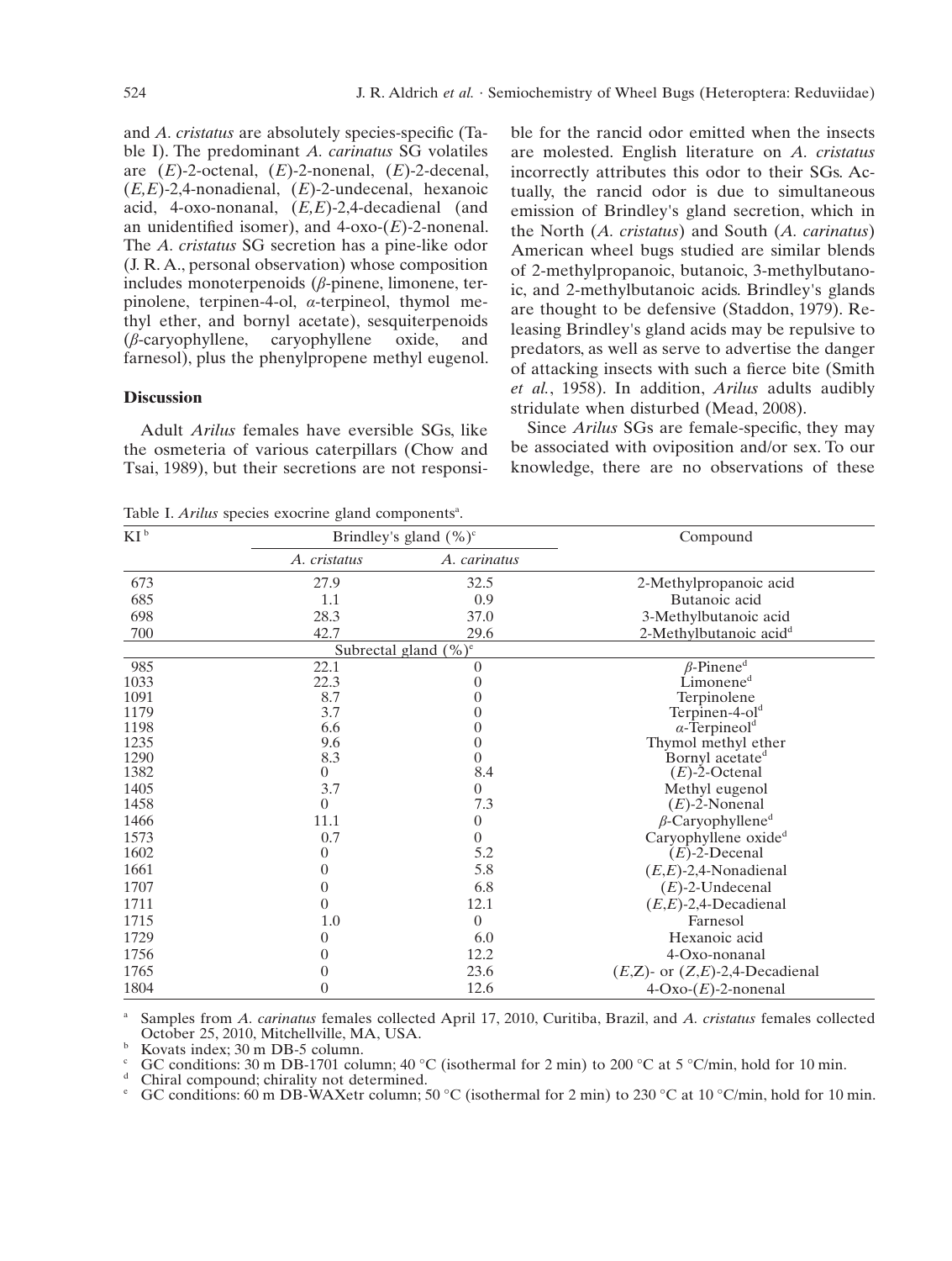glands being everted in the context of egg laying or guarding. By the same token, we know of no reports of these glands being observed in sexual contexts. The high species specificity of SG secretions in *A. carinatus* and *A. cristatus* is consistent with a sex pheromonal role. Many reduviid adults possess active dorsal abdominal exocrine glands (DAGs) (Weirauch, 2006c), and in at least one harpactorine species males produce an attractant pheromone from sexually dimorphic DAGs (James *et al.*, 1994). However, while adult *Arilus* spp. possess DAGs, they are apparently not enlarged or sexually dimorphic (Weirauch, 2006c). *Zelus luridus*, a species quite closely aligned to *Arilus* (Christiane Weirauch, personal communication), possesses non-eversible SGs plus glandular exocrine cells associated with the genital segments of females (Weirauch, 2006a), and there is strong circumstantial evidence that *Zelus* females produce attractant sex pheromones (Edde and Phillips, 2006).

Perhaps the most enticing observation that the SGs of wheel bugs may be the source of sex pheromones comes from Metzger's (1928) discovery 85 years ago that *A. cristatus* adults (sex not determined) were attracted to turpentine oil, which is chemically (Sadeghi *et al.*, 2013) like the SG secretion reported herein for this predator. Moreover, Todd's (1937) field observations showed that the sex ratio in *A. cristatus* was skewed toward females; thus, these widely dispersed predators may have experienced added selection pressure to

evolve sex pheromones. Further research is needed to determine whether or not *Arilus* SG secretions constitute sex pheromones. Clarifying the function of *Arilus* SG secretions is all the more timely now since the North American wheel bug, *A. cristatus*, is one of the few predators attacking the invasive brown marmorated stink bug, *Halyomorpha halys* (Pentatomidae) in the USA (Fig. 1a) (Aldrich *et al.*, 2009; J. R. A., unpublished data; Paula Shrewsbury, personal communication; http://www.stopbmsb.org).

#### *Acknowledgements*

This study was made possible by CNPq funding for the visit of J. R. A. to the Federal University of Paraná (visiting researcher; proc. 401604/2009-8). We thank Drs. Paula M. Shrewsbury and Michael Raupp, Department of Entomology, University of Maryland at College Park, respectively, for bringing to our attention instances of *A. cristatus* preying upon the brown marmorated stink bug, and providing the photograph of *A. cristatus* preying upon *H. halys*. We are also grateful to Mr. and Mrs. Scales of Bowie, Maryland, for collecting the female *A. cristatus* as it fed on an adult *H. halys*. Finally, we thank Dr. Christiane Weirauch, Department of Entomology, University of California, Riverside, for sharing information and helpful discussions. Mention of commercial products does not constitute an endorsement by the U. S. Department of Agriculture.

- Aldrich J. R. (1988), Chemical ecology of the Heteroptera. Annu. Rev. Entomol. **33**, 211 – 238.
- Aldrich J. R., Khrimian A., Chen X., and Camp M. J. (2009), Semiochemically based monitoring of the invasion of the brown marmorated stink bug and unexpected attraction of the native green stink bug (Heteroptera: Pentatomidae) in Maryland. Fla. Entomol. **92**, 483 – 491.
- Barth R. (1961), Sobre o orgae abdominal glandular de *Arilus carinatus* (Forster, 1771) (Heteroptera, Reduviidae). Mem. Inst. Oswaldo Cruz **59**, 37 – 43.
- Chow Y. S. and Tsai R. S. (1989), Protective chemicals in caterpillar survival. Experientia **45**, 390 – 392.
- Edde P. A. and Phillips T. W. (2006), Field responses of nontarget species to semiochemicals of storedproduct Bostrichidae. Ann. Entomol. Soc. Am. **99**, 175 – 183.
- Garman H. (1916), The locust borer (*Cyllene robinae*) and other insect enemies of the black locust. Kt. Agric. Exp. Stn. Bull. **200**, 99 – 135.
- James D. G., Moore C. J., and Aldrich J. R. (1994), Identification, synthesis, and bioactivity of a maleproduced aggregation pheromone in assassin bug, *Pristhesancus plagipennis* (Hemiptera: Reduviidae). J. Chem. Ecol. **20**, 3281 – 3295.
- Mead F. W. (2008), Wheel bug, *Arilus cristatus* (Linnaeus) (Insecta: Hemiptera: Reduviidae). http://edis. ifas.ufl.edu/pdffiles/IN/IN24300.pdf.
- Metzger F. W. (1928), Turpentine oil as an attractant of the wheel bug (*Arilus cristatus* L.). J. Econ. Entomol. **21**, 431 – 432.
- Moreira J. A. and Millar J. G. (2005), Short and simple syntheses of  $4$ -oxo- $(E)$ -2-hexenal and homologs: Pheromone components and defensive compounds of Hemiptera. J. Chem. Ecol. **31**, 965 – 968.